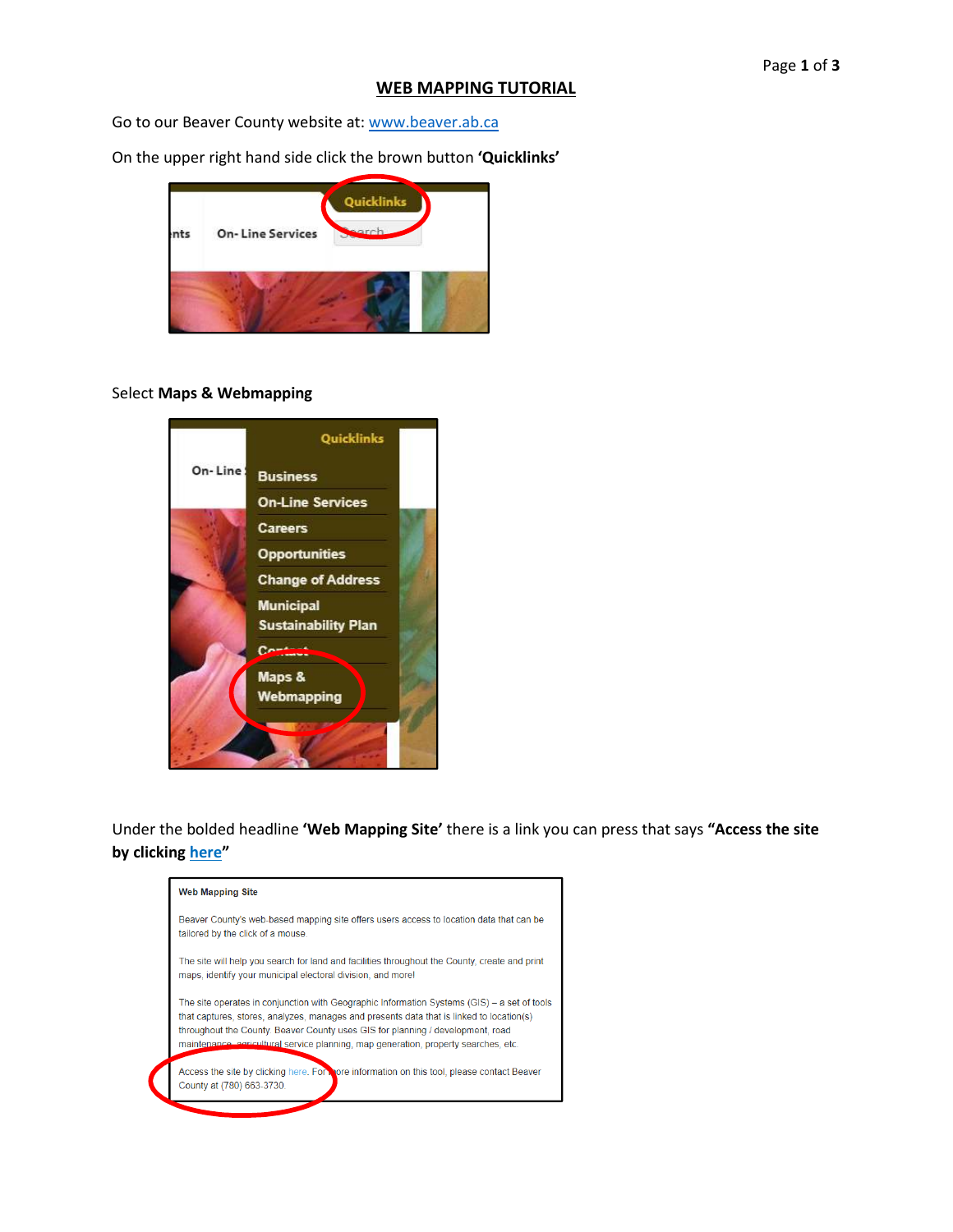### **WEB MAPPING TUTORIAL**

This will take you to the Beaver County webmapping app (MRF)

Click on **'Please click here to enter the site as guest'**

| username<br>password | Forgot your password?<br>Change password<br>Sign in |  | <b>BEAVER COUNTY</b> |
|----------------------|-----------------------------------------------------|--|----------------------|
|                      |                                                     |  |                      |
|                      |                                                     |  |                      |

Read and click **agree** on the Disclaimer

| Disclaimer                                               |  |  |  |  |
|----------------------------------------------------------|--|--|--|--|
| <b>E NO REPRESENTATIONS OF</b>                           |  |  |  |  |
| PPLICATION. MRF AND ITS L                                |  |  |  |  |
| <b>GE OR LOSS RESULTING FRO</b>                          |  |  |  |  |
| the disclaimer and understand<br><b>Decline</b><br>Aaree |  |  |  |  |

This will take you to the map of Beaver County

On the left hand side there is an array of options you can choose

To search for a specific property, go to the top left hand side of the page and click on the third button that looks like a **magnifying glass** 

| <b>Beaver County</b>       |  |
|----------------------------|--|
|                            |  |
| Legend                     |  |
| <b>S</b> Property Features |  |
| Municipal                  |  |